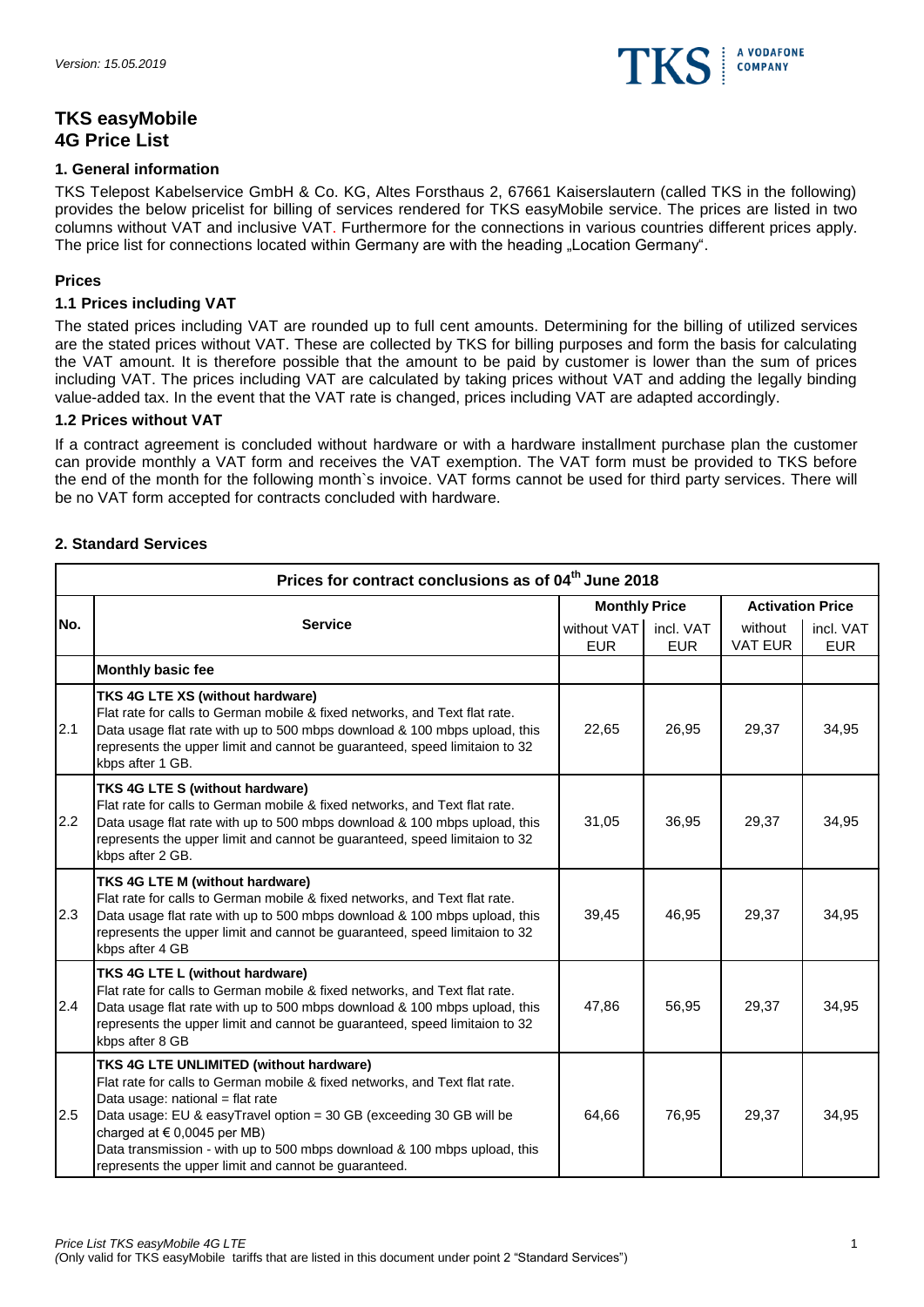

|      | Prices for contract conclusions as of 04 <sup>th</sup> June 2018                                                                                                                                                                                                                                         |                           |                         |                           |                         |  |  |  |
|------|----------------------------------------------------------------------------------------------------------------------------------------------------------------------------------------------------------------------------------------------------------------------------------------------------------|---------------------------|-------------------------|---------------------------|-------------------------|--|--|--|
| No.  |                                                                                                                                                                                                                                                                                                          | <b>Monthly Price</b>      |                         | <b>Activation Price</b>   |                         |  |  |  |
|      | <b>Service</b>                                                                                                                                                                                                                                                                                           | without VAT<br><b>EUR</b> | incl. VAT<br><b>EUR</b> | without VAT<br><b>EUR</b> | incl. VAT<br><b>EUR</b> |  |  |  |
|      | Monthly basic fee                                                                                                                                                                                                                                                                                        |                           |                         |                           |                         |  |  |  |
| 2.6  | 4G LTE Data Nat S (without hardware)<br>Data tariff (only for data usage)<br>Data usage flat rate with a download speed of up to 500<br>mbps and an upload of up to 100 mbps, speed limitation<br>to 64 kbps after 2 GB                                                                                  | 16,76                     | 19,95                   | 29,37                     | 34,95                   |  |  |  |
| 2.7  | <b>4G LTE Data Nat M (without hardware)</b><br>Data tariff (only for data usage)<br>Data usage flat rate with a download speed of up to 500<br>mbps and an upload of up to 100 mbps, speed limitation<br>to 64 kbps after 5 GB                                                                           | 20,97                     | 24,95                   | 29,37                     | 34,95                   |  |  |  |
| 2.8  | 4G LTE Data Nat L (without hardware)<br>Data tariff (only for data usage)<br>Data usage flat rate with a download speed of up to 500<br>mbps and an upload of up to 100 mbps, speed limitation<br>to 64 kbps after 12 GB                                                                                 | 25,17                     | 29,95                   | 29,37                     | 34,95                   |  |  |  |
| 2.9  | 4G LTE Data Nat XL (without hardware)<br>Data tariff (only for data usage)<br>Data usage flat rate with a download speed of up to 500<br>mbps and an upload of up to 100 mbps, speed limitation<br>to 64 kbps after 20 GB                                                                                | 33,57                     | 39,95                   | 29,37                     | 34,95                   |  |  |  |
| 2.10 | 4G LTE Data Int XXL (without hardware)<br>Data tariff (only for data usage)<br>Data usage flat rate with a download speed of up to 500<br>mbps and an upload of up to 100 mbps, speed limitation<br>to 64 kbps after 25 GB                                                                               | 50,38                     | 59,95                   | 29,37                     | 34,95                   |  |  |  |
| 2.11 | 4G LTE Data Int Max (without hardware)<br>Data tariff (only for data usage)<br>Data usage: national = flat rate and $EU = 30 GB$<br>(exceeding 30 GB will be charged at € 0,0045 per MB)<br>with up to 500 mbps download & 100 mbps upload, this<br>represents the upper limit and cannot be guaranteed. | 83,99                     | 99,95                   | 29,37                     | 34,95                   |  |  |  |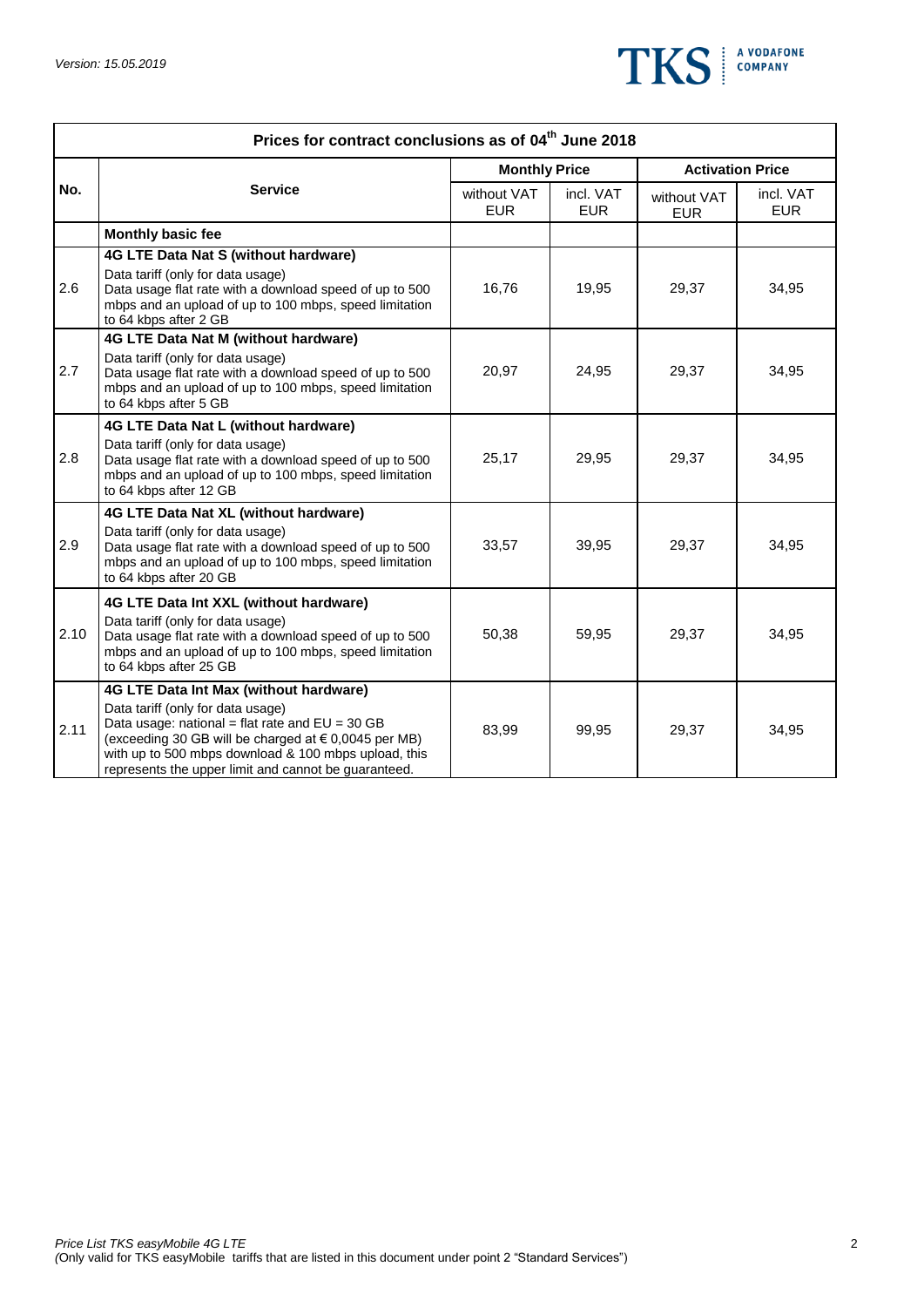

#### **3. Additional Options**

|       |                                                                                                                                                                                                                                                                                                                                                                                                                          |             | <b>Price</b> | <b>Activation Price</b> |            |
|-------|--------------------------------------------------------------------------------------------------------------------------------------------------------------------------------------------------------------------------------------------------------------------------------------------------------------------------------------------------------------------------------------------------------------------------|-------------|--------------|-------------------------|------------|
| No.   | <b>Service</b>                                                                                                                                                                                                                                                                                                                                                                                                           | without VAT | incl. VAT    | without VAT             | incl. VAT  |
|       |                                                                                                                                                                                                                                                                                                                                                                                                                          | <b>EUR</b>  | <b>EUR</b>   | <b>EUR</b>              | <b>EUR</b> |
| 3.1   | GigaPass* (Only available with 4G LTEXS-L service plans)                                                                                                                                                                                                                                                                                                                                                                 |             |              |                         |            |
| 3.1.1 | Chat Pass, monthly                                                                                                                                                                                                                                                                                                                                                                                                       | 4,20        | 5,00         | 0.00                    | 0,00       |
| 3.1.2 | Social Pass, monthly                                                                                                                                                                                                                                                                                                                                                                                                     | 4,20        | 5,00         | 0,00                    | 0,00       |
|       | 3.1.3 Music Pass, monthly                                                                                                                                                                                                                                                                                                                                                                                                | 4,20        | 5,00         | 0,00                    | 0,00       |
| 3.1.4 | Video Pass, monthly<br>(Not available with: 4G LTE XS - Stariff plan)                                                                                                                                                                                                                                                                                                                                                    | 8,40        | 10,00        | 0,00                    | 0,00       |
| 3.2   | SpeedUp ** (Not available for 4G LTE UNLIMITED & Data<br>service plans)                                                                                                                                                                                                                                                                                                                                                  |             |              |                         |            |
| 3.2.1 | SpeedUp 1 GB, monthly                                                                                                                                                                                                                                                                                                                                                                                                    | 5,84        | 6,95         | 0.00                    | 0.00       |
| 3.2.2 | SpeedUp 3 GB, monthly                                                                                                                                                                                                                                                                                                                                                                                                    | 12,56       | 14,95        | 0,00                    | 0,00       |
| 3.2.3 | SpeedUp 6 GB, monthly                                                                                                                                                                                                                                                                                                                                                                                                    | 20,97       | 24,95        | 0,00                    | 0,00       |
| 3.3   | SpeedFlex***                                                                                                                                                                                                                                                                                                                                                                                                             |             |              |                         |            |
| 3.3.1 | SpeedFlex 250 - 250 additional MB with unlimited speed                                                                                                                                                                                                                                                                                                                                                                   | 2,52        | 3,00         | 0.00                    | 0,00       |
| 3.3.2 | SpeedFlex 500 - 500 additional MB with unlimited speed                                                                                                                                                                                                                                                                                                                                                                   | 4,20        | 5,00         | 0,00                    | 0,00       |
| 3.3.3 | SpeedFlex 1 - 1 additional GB with unlimited speed                                                                                                                                                                                                                                                                                                                                                                       | 8,40        | 10,00        | 0,00                    | 0,00       |
| 3.4   | easyConnect Global Option**** (Not available for Data<br>service plans)                                                                                                                                                                                                                                                                                                                                                  | 12,56       | 14,95        | 0,00                    | 0,00       |
|       | This option provides over the myTKS App a calling flat rate<br>to selected countries (refer to TKS easyConnect price list).                                                                                                                                                                                                                                                                                              |             |              |                         |            |
|       | * Only available w ith TKS 4G LTE XS - L tariffs (not available for 4G LTE UNLIMITED or Data plans).<br>All the GigaPasses are only valid nationally. Abroad the respective data volume from the tariff will be used.<br>The GigaPass options starts on the requested date and ends w ith the termination of mobile contract. The GigaPass options can not be<br>canceled without cancelling the entire mobile contract. |             |              |                         |            |

\*\* Not available for 4G LTE UNLIMITED or Data service plans. The SpeedUp option starts on the requested date and ends w ith the The GigaPass options starts on the requested date and ends w ith the termination of mobile contract. The GigaPass options can not be canceled w ithout cancelling the entire mobile contract.<br>\*\* Not available for 4G LTE UNLI canceled w ithout cancelling the entire mobile contract.<br>\*\* Not available for 4G LTE UNLIMITED or Data service plans. The SpeedUp optic<br>termination of mobile contract. The SpeedUp option can not be canceled w ithout<br>expire \*\* Not available for 4G LTE UNLIMITED or Data set<br>termination of mobile contract. The SpeedUp optio<br>expire at the end of the billing cycle and will not re<br>\*\*\* Only availbale w ith TKS 4G LTE XS - L tariffs.<br>The SpeedFlex a

The SpeedFlex are options that can only be booked by the customer after the 100% of the data volume has been used.

The SpeedFlex are options that can only be booked by the customer after the 100% of t<br>The Customer can book the option by replying to the 90% w arning text or by sending the<br>text to 70997.<br>\*\*\*\* Only available w ith TKS 4G expire at the end of the billing cycle and w ill not rollover to the next billing cycle..<br>\*\*\* Only availbale w ith TKS 4G LTE XS - L tariffs.<br>The SpeedFlex are options that can only be booked by the customer after the 100% text to 70997.<br>\*\*\*\* Only available with TKS 4G LTE service plans . Not available for Data service plans.

of charge according to the fair use policy.

With the easyConnect Mobile Global option all easyConnect Global countries (landlines and certain mobile connections), can be called free<br>of charge according to the fair use policy.<br>The fair use policy permits a maximum to or charge according to the rail tase policy.<br>The fair use policy permits a maximum total talk time (incoming & outgoing calls) of 20,000 min per month over the myTKS App. After 4<br>hours of continuous use the connection w il at standard Global rates (refer to easyConnect price list). hours of continuous use the connection will automatically be disconnected. Price for exceeding included fair use budget will be charged<br>at standard Global rates (refer to easyConnect price list).<br>The myTKS App will be term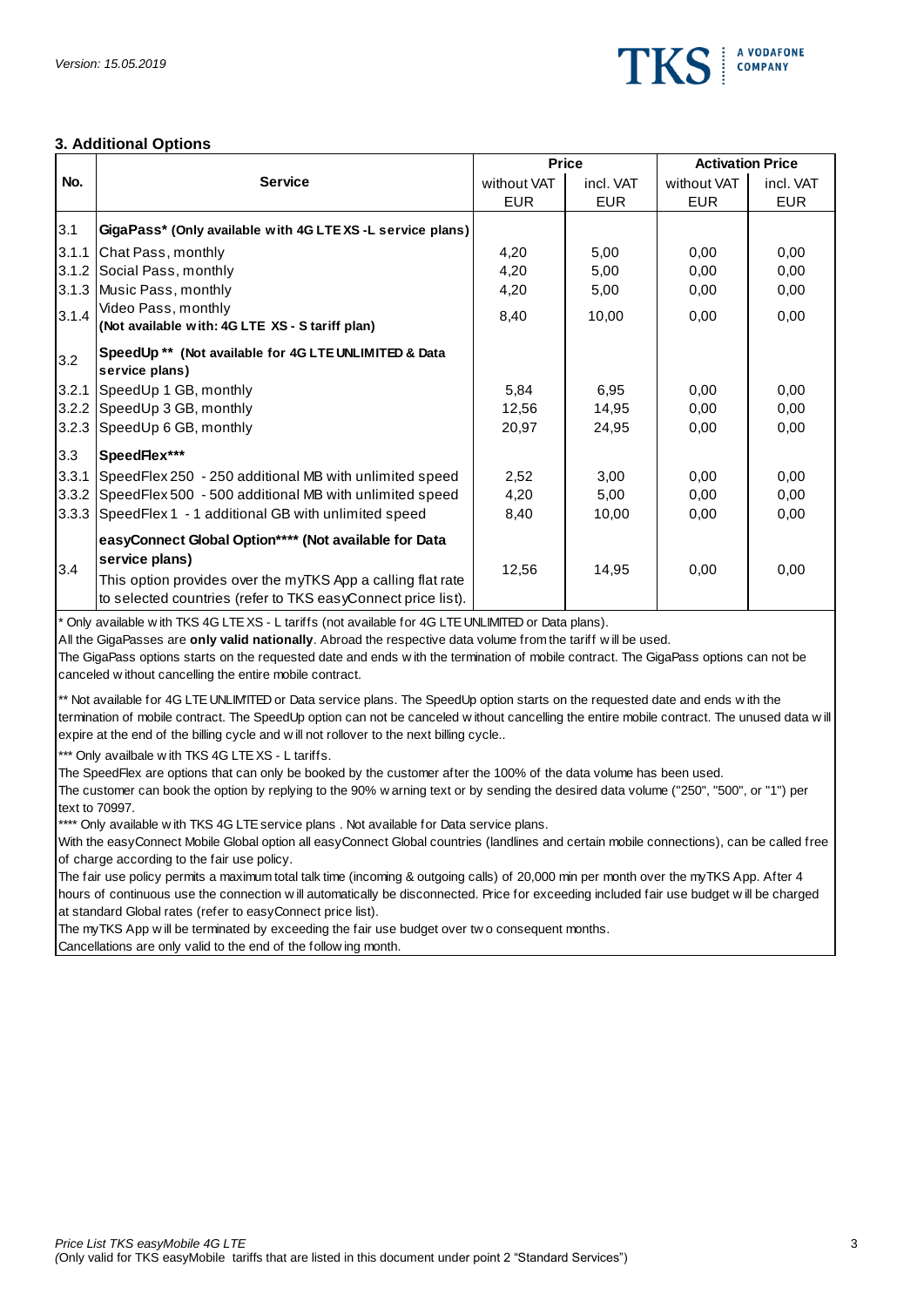

### **4. Services**

|      |                                                                                          | <b>Monthly Price</b> |            | <b>Activation Price</b> |            |
|------|------------------------------------------------------------------------------------------|----------------------|------------|-------------------------|------------|
| No.  | <b>Service</b>                                                                           | without VAT          | incl. VAT  | without VAT             | incl. VAT  |
|      |                                                                                          | <b>EUR</b>           | <b>EUR</b> | <b>EUR</b>              | <b>EUR</b> |
|      | <b>Activation Rates</b>                                                                  |                      |            |                         |            |
| 4.1  | Upgrade to a higher monthly plan                                                         | 0,00                 | 0,00       | 0,00                    | 0,00       |
| 4.2  | Downgrade to a lower monthly plan                                                        | 0,00                 | 0,00       | 25,17                   | 29,95      |
| 4.3  | Portfolio change - Processing Fee (TeM)                                                  | 0,00                 | 0,00       | 10,00                   | 11,90      |
|      | <b>Additional Services</b>                                                               |                      |            |                         |            |
| 4.4  | Itemized billing                                                                         | 0,00                 | 0,00       | 0,00                    | 0,00       |
| 4.5  | Change over from invoice via e-mail to paper invoice, one-time fee                       | 0,00                 | 0,00       | 8,36                    | 9,95       |
| 4.6  | Additional charge for sending of paper invoice, monthly fee                              | 2,10                 | 2,50       | 0,00                    | 0,00       |
| 4.7  | Charge for a duplicate invoice / document, one-time fee per duplicate                    | 0,00                 | 0,00       | 2,48                    | 2,95       |
| 4.8  | Late fee*                                                                                | 0,00                 | 0.00       | 7,95                    |            |
| 4.9  | Charge for returned direct-debit orders *                                                | 0,00                 | 0,00       | 3,73                    |            |
| 4.10 | Charge for returned credit card direct-debit orders *                                    | 0,00                 | 0,00       | 3,73                    |            |
| 4.11 | Reconnection fee after cancellation/blocking<br>(available reconnection time is limited) | 0,00                 | 0,00       | 16,76                   | 19,95      |
| 4.12 | Processing fee                                                                           | 0,00                 | 0,00       | 10,00                   | 11,90      |
| 4.13 | Charge for a replacement SIM card                                                        | 0,00                 | 0,00       | 16,76                   | 19,95      |
| 4.14 | Change of telephone number                                                               | 0,00                 | 0,00       | 16,76                   | 19,95      |
| 4.15 | Charge for replacement SIM and cell phone number at same time                            | 0,00                 | 0,00       | 25,17                   | 29,95      |
| 4.16 | Charge for PUK information                                                               | 0,00                 | 0,00       | 4,16                    | 4,95       |
| 4.17 | Charge for inporting a cell phone number from an other provider                          | 0,00                 | 0,00       | 0,00                    | 0,00       |
| 4.18 | Charge for outporting a cell phone number to another provider                            | 0,00                 | 0,00       | 25,17                   | 29,95      |
| 4.19 | <b>Block on service</b>                                                                  | 0,00                 | 0,00       | 10,00                   | 11,90      |
| 4.20 | Block on service caused by non-payment                                                   | 0,00                 | 0,00       | 10,00                   |            |
| 4.21 | Block for outgoing international calls                                                   | 0,00                 | 0,00       | 10,00                   | 11,90      |
| 4.22 | Block for Roaming (Complete block for voice and data)                                    | 0,00                 | 0,00       | 10,00                   | 11,90      |
| 4.23 | Block for 0900 numbers (automatically preset)                                            | 0,00                 | 0,00       | 0,00                    | 0,00       |
| 4.24 | Block for 0180 numbers (automatically preset)                                            | 0,00                 | 0,00       | 0,00                    | 0,00       |
| 4.25 | Block for 118x numbers (automatically preset)                                            | 0,00                 | 0,00       | 0,00                    | 0,00       |
| 4.26 | Block for 0137 numbers (automatically preset)                                            | 0,00                 | 0,00       | 0,00                    | 0,00       |
| 4.27 | Block for 22 numbers - Premium Voice Short dial numbers<br>(automatically preset)        | 0,00                 | 0,00       | 0,00                    | 0,00       |
| 4.28 | Block for mobile payment (automatically preset)                                          | 0,00                 | 0,00       | 0,00                    | 0,00       |

\* These additional services are always charged without VAT.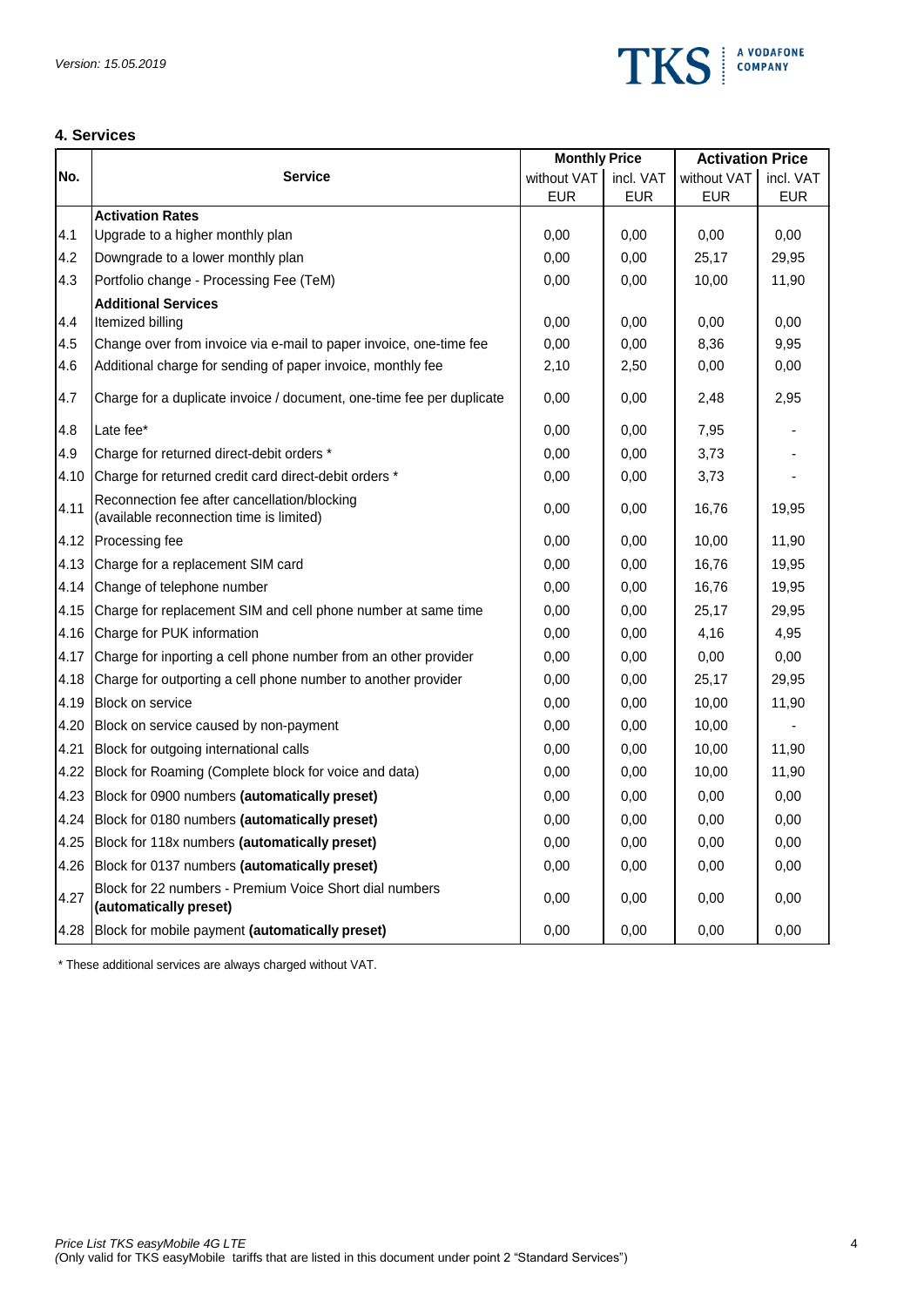

#### **5. TKS easyMobile Telephone Connections**

#### **5.1 Billing basics**

The price calculation is determined by the connection duration, the kind of connections and the tariff times.

The billed connection time generally starts with the acceptation at the called party side. The connection time ends with the termination of the phone connection. For all phone connections initiated over a TKS easyMobile service a metering rate of 60 seconds applies, if there are no further agreements. Each 60 second time frame will be charged referring to the currently valid pricelist.

### **5.2 Germany connections**

### **5.2.1 German fixed network (Location Germany)**

German fixed network call connections are connections for outgoing calls initiated by the customers themselves, for calling German fixed network phone numbers<sup>1),2)</sup> with area code that are connected through TKS.

1) Phone numbers starting with 00, 01, 031, 0500, 0501, 0601, 0700, 0701, 0800, 0801, 0900, 0901, 0902, 0903, 0904 and 0905 are not billed as German fixed network calls according to the currently valid regulations of the Bundesnetzagentur. Numbers starting with these prefixes and premium rate services not included in any budgets or flat rates.

 $2)$  Phone numbers starting with 032 are not billed as German fixed network calls according to the currently valid regulations of the Bundesnetzagentur. Numbers starting with this prefix are included in the TKS budgets or flat rates. Exceeding the TKS budget will be charged at € 0.29 per min.

# **5.3 International connections**

Connections are only possible to countries listed on this pricelist. On this price list are only the international costs listed that apply for calls from Germany to a foreign country.

This price list does not apply when you are outside of German.

# **5.4 Connection Prices for National Standard Connections (Location Germany)**

National Standard connection prices vary depending on the tariff rate that was contractually agreed to.

# **5.5 Connection Prices for National Special Connections & Service Connections (Location Germany)**

|     | <b>Service</b>                                        | <b>Destination</b> | <b>TKS easyMobile</b><br><b>Price per Minute</b> |                         | <b>Plus per connection</b> |                         |
|-----|-------------------------------------------------------|--------------------|--------------------------------------------------|-------------------------|----------------------------|-------------------------|
| No. |                                                       | <b>Call Number</b> | without VAT<br><b>EUR</b>                        | Incl. VAT<br><b>EUR</b> | Without VAT<br><b>EUR</b>  | Incl. VAT<br><b>EUR</b> |
| 1   | Emergency Calls, 110/112                              | 110<br>112         | 0                                                | $\Omega$                |                            |                         |
| 2   | Freephone Service, 0800 / 00800                       | 0800<br>00800      | 0,000                                            | $\Omega$                |                            |                         |
| l3  | Personal Number (Mo - So 9:00 - 21:00)                | 700                | 0,370                                            | 0.44                    |                            |                         |
| l3  | Personal Number (Mo - So 21:00 - 09:00)               | 700                | 0,320                                            | 0,381                   |                            |                         |
| 14  | TKS easyConnect fixed network & Voice-over-IP,<br>032 | 032                | 0,244                                            | 0,29                    |                            |                         |
| 5   | <b>Telephone Directory Inquiries</b>                  |                    |                                                  |                         |                            |                         |
| 5.1 | Directory Inquiries, 11818                            | 11818              | 1,320                                            | 1,571                   | 0,790                      | 0,940                   |
| 5.2 | Telekom Directory Inquiries, 11833                    | 11833              | 1,190                                            | 1,416                   | 0,630                      | 0,750                   |
| 5.3 | Telekom International Directory Inquiries, 11834      | 11834              | 2,261                                            | 2,691                   |                            |                         |
| 5.4 | Telekom Directory Inquiries, 11880                    | 11880              | 1,336                                            | 1,590                   | 0,252                      | 0,300                   |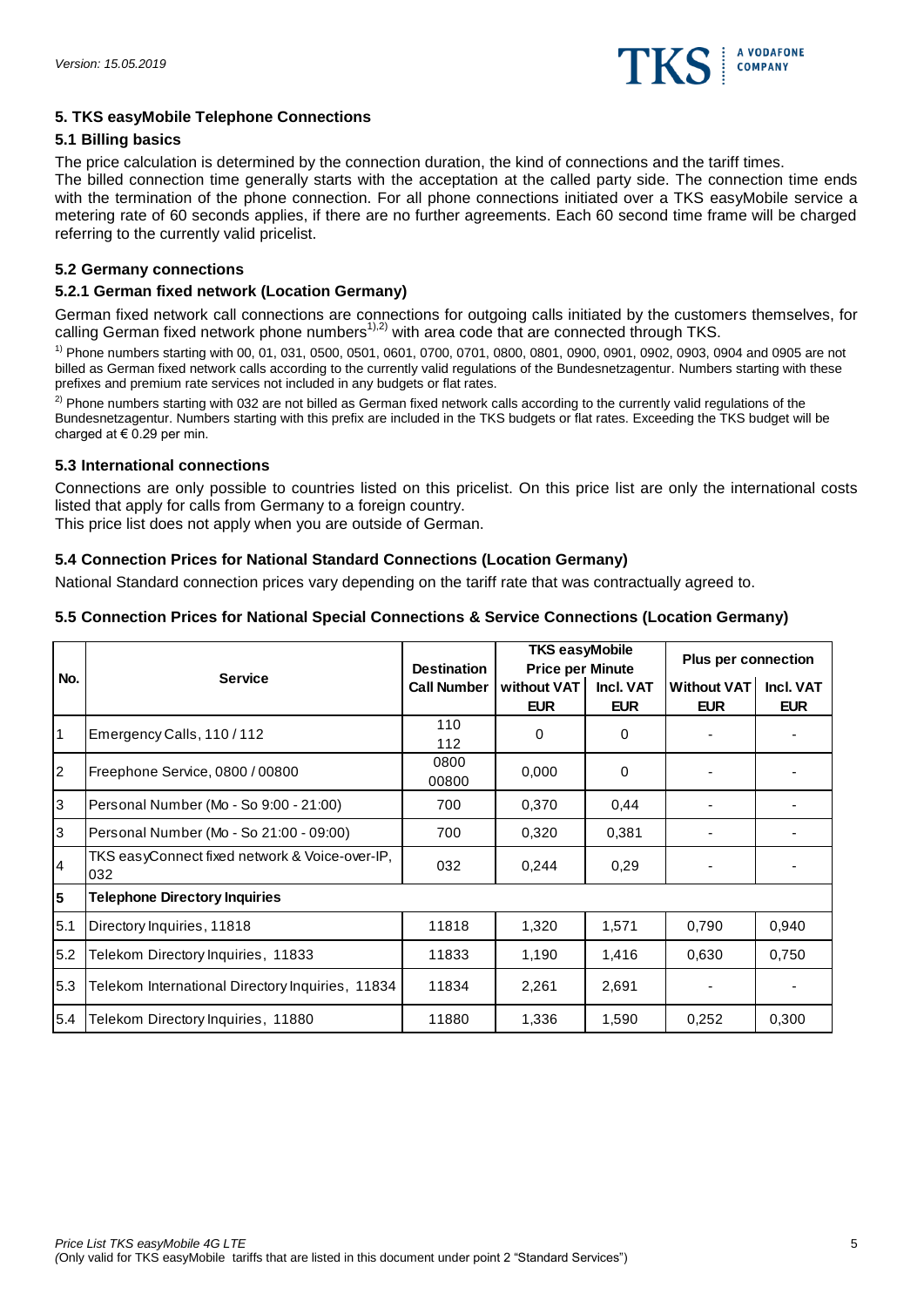

| 6   | Service numbers                     |                      |                                      |           |            |           |
|-----|-------------------------------------|----------------------|--------------------------------------|-----------|------------|-----------|
| 6.1 | Televote, 01370 until 01375         | 01370 until<br>01375 | 0,680                                | 0,810     | 0,21       | 0,25      |
| 6.2 | Televote, 01376                     | 01376                | 0,280                                | 0,333     | 0,253      | 0,3       |
| 6.3 | Televote, 01377                     | 01377                | 0,280                                | 0,333     | 1,00       | 1,19      |
| 6.4 | Televote, 01378 - 01379             | 01378 until<br>01379 | 0,280                                | 0,333     | 0,505      | 0,60      |
| 6.5 | Service, 01801 until 01805          | 0180 until<br>01805  | max. 0,353                           | max. 0,42 | 0,000      | 0,000     |
| 6.6 | Service, 01806                      | 01806                | 0,000                                | 0.000     | max. 0,504 | max. 0.60 |
| 6.7 | Service, 01807                      | 01807                | max. 0,36                            | max., 042 |            |           |
| 6.8 | Sevice, 22 (Mo - So 6:00 - 22:00)   | 22                   | 0,160                                | 0.190     |            |           |
| 6.9 | Service 22. (Mo - So 22:00 - 06:00) | 22                   | 0,110                                | 0.130     |            |           |
|     | 6.10 Service, 0800/00800            | 0800/<br>00800       | 0,000                                | 0,000     |            |           |
|     | 6.11 Service number, 0900           | 0900                 | Price is annoced before<br>connected |           |            |           |

#### **5.6 Connection Prices for International Standard Connections (Location Germany)**

| No             | Country group                     | <b>Time frame</b>                   | <b>TKS easyMobile</b><br><b>Price per Minute</b> |                         |  |
|----------------|-----------------------------------|-------------------------------------|--------------------------------------------------|-------------------------|--|
|                |                                   |                                     | without VAT<br><b>EUR</b>                        | Incl. VAT<br><b>EUR</b> |  |
|                | <b>Calls to foreign countries</b> |                                     |                                                  |                         |  |
| 1.1            | Zone 1 (EU)                       | Whole day                           | 0,190                                            | 0,226                   |  |
| 1.2            |                                   | Peak (Mo till Fr 07:00 till 18:00h) | 0,832                                            | 0,990                   |  |
|                | Zone 1 (Europe)                   | Off Peak (rest of the time)         | 0,580                                            | 0,690                   |  |
| 1.3            | Zone 2 (USA & Canada)             | Whole day                           | 0,832                                            | 0,990                   |  |
| 1.4            | Zone 3 (Rest of the World)        | Whole day                           | 1,630                                            | 1,940                   |  |
| $\overline{2}$ | Video calls to foreign countries  |                                     |                                                  |                         |  |
| 2.1            | Zone 1 (Europe)                   | Peak (Mo till Fr 07:00 till 18:00h) | 1,630                                            | 1,940                   |  |
|                |                                   | Off Peak (rest of the time)         | 1,110                                            | 1,320                   |  |
| 2.3            | IUSA & Canada                     | Whole day                           | 1,714                                            | 2,040                   |  |
| 2.4            | Rest of the World                 | Whole day                           | 2,580                                            | 3,070                   |  |

#### **5.7 Additional Options for International Connections (Location Germany)**

|     |                                                                                      |             | <b>Price</b> | <b>Activation Price</b> |            |
|-----|--------------------------------------------------------------------------------------|-------------|--------------|-------------------------|------------|
| No. | <b>Service</b>                                                                       | without VAT | incl. VAT    | without VAT             | incl. VAT  |
|     |                                                                                      | EUR         | <b>EUR</b>   | EUR                     | <b>EUR</b> |
|     | <b>Additional Options - International</b>                                            |             |              |                         |            |
| 1.1 | International Minuten Option***<br>60 Minutes for calls to listed countries, monthly | 4.20        | 5.00         | 0.00                    | 0.00       |

\*\*\* Only available with TKS 4G S - XXL tarrifs. Only valid for calls from Germany to the countries listed in "International Minuten Option country list"

#### **International Minuten Option country list**

Belgium, Austria, Bulgaria, Croatia, Cyprus , Czech Republic, Denmark, Estonia, Finland, France, French Guiana, Gibraltar, Great Britain, Greece, Guadeloupe , Hungary, Iceland, Ireland, Italy, Latvia, Liechtenstein, Lithuania, Luxembourg, Malta , Martinique, Netherlands, Norway, Poland, Portugal , Romania, Slovakia, Slovenia, Spain, Sweden, Switzerland, Turkey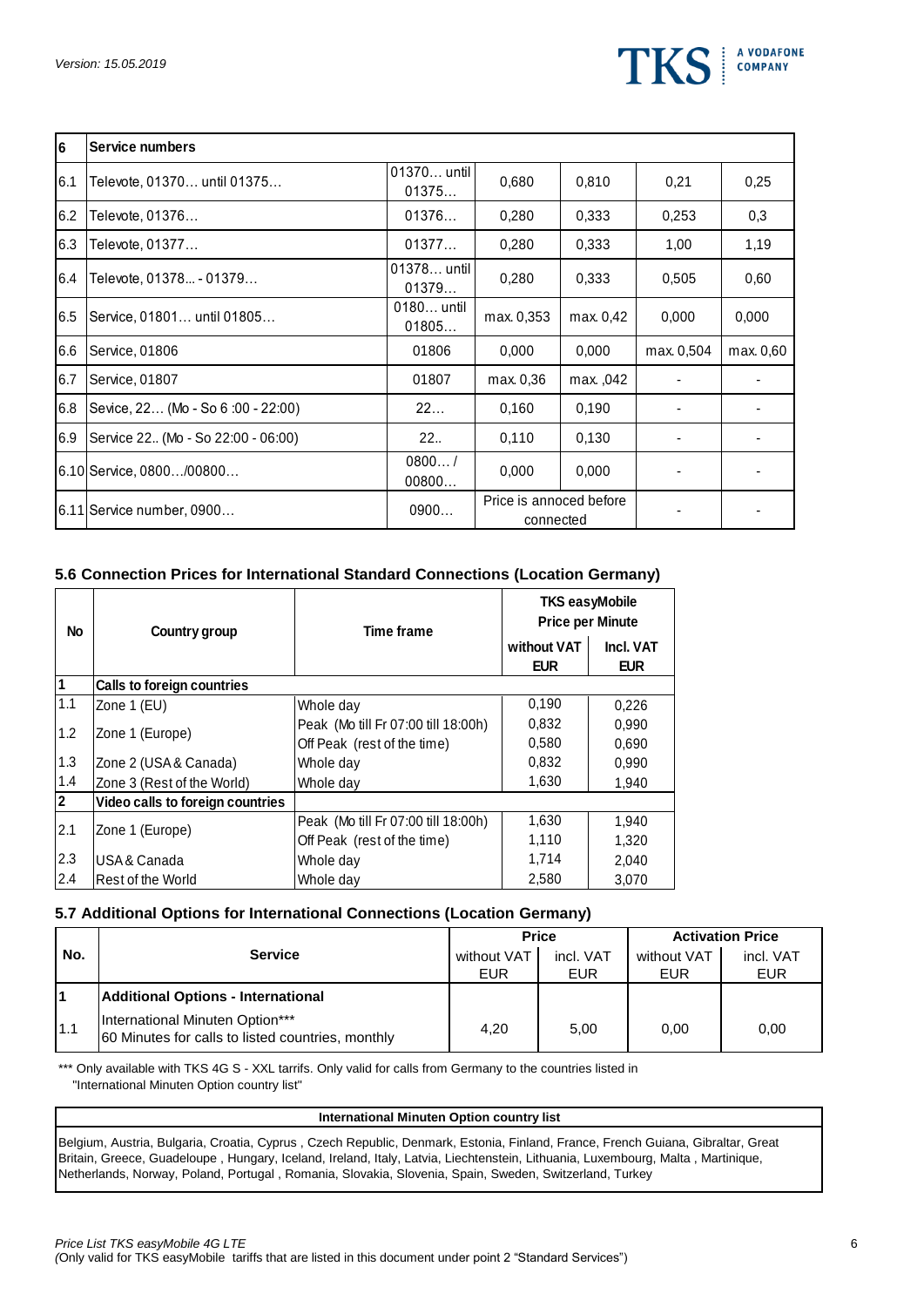

# **5.8 Connection Prices for International Standard Connections (Roaming)**

|                         |                                                                                    | <b>TKS easyMobile</b>   |                                         |  |  |
|-------------------------|------------------------------------------------------------------------------------|-------------------------|-----------------------------------------|--|--|
| <b>No</b>               |                                                                                    | <b>Price per Minute</b> |                                         |  |  |
|                         | <b>Country group</b>                                                               | without VAT EUR         | Incl. VAT<br><b>EUR</b>                 |  |  |
| $\overline{\mathbf{1}}$ | Calls made outside of Germany (Roaming) - only with Vodafone Partner network       |                         |                                         |  |  |
| 1.2                     | EU                                                                                 |                         |                                         |  |  |
| 1.2.1                   | 4G LTE smartphone tariff                                                           | 0,000                   | 0,000                                   |  |  |
| 1.2.2                   | ECO Start (within tariff buget)                                                    | 0,000                   | 0,000                                   |  |  |
| 1.2.3                   | ECO Start (exceeding the tariff buget)                                             | 0,160                   | 0,190                                   |  |  |
| 1.2.3                   | <b>ECO Flat</b>                                                                    | 0,000                   | 0,000                                   |  |  |
| 1.3                     | Europe 1                                                                           | 0,916                   | 1,090                                   |  |  |
| 1.4                     | Europe 2, USA & Canada                                                             | 1,471                   | 1,750                                   |  |  |
| 1.5                     | World 1                                                                            | 2,295                   | 2,730                                   |  |  |
| 1.6                     | World 2                                                                            | 4,606                   | 5,480                                   |  |  |
| $\overline{\mathbf{2}}$ | Calls received outside of Germany (Roaming) - only with Vodafone Partner network   |                         |                                         |  |  |
| 2.1                     | EU                                                                                 |                         |                                         |  |  |
| 2.1.1                   | 4G LTE smartphone tariff                                                           | 0,000                   | 0,000                                   |  |  |
| 2.1.2                   | ECO Start (within tariff buget)                                                    | 0,000                   | 0,000                                   |  |  |
| 2.1.3                   | ECO Start (exceeding the tariff buget)                                             | 0,000                   | 0,000                                   |  |  |
| 2.1.4                   | <b>ECO Flat</b>                                                                    | 0,000                   | 0,000                                   |  |  |
| 2.2                     | Europe                                                                             | 0,614                   | 0,730                                   |  |  |
| 2.3                     | USA, Canada                                                                        | 0,706                   | 0,840                                   |  |  |
| 2.4                     | Rest of the World                                                                  | 1,530                   | 1,820                                   |  |  |
| $\overline{\mathbf{3}}$ | Outgoing text messages outside of Germany (Roaming) - only with VF Partner network |                         |                                         |  |  |
| 3.1                     | EU                                                                                 |                         |                                         |  |  |
| 3.1.1                   | 4G LTE smartphone tariff                                                           | 0,000                   | 0,000                                   |  |  |
| 3.1.2                   | ECO Start (within tariff buget)                                                    | 0,017                   | 0,020                                   |  |  |
| 3.1.3                   | ECO Start (exceeding the tariff buget)                                             | 0,059                   | 0,070                                   |  |  |
| 3.1.4                   | <b>ECO Flat</b>                                                                    | 0,017                   | 0,020                                   |  |  |
| 3.2                     | All other countries                                                                | 0,412                   | 0,490                                   |  |  |
| $\overline{\mathbf{4}}$ | Incoming text messages outside of Germany (Roaming) - only with VF Partner network |                         |                                         |  |  |
| 4.1                     | All countries                                                                      | 0,000                   | 0,000                                   |  |  |
| 5                       | Outgoing MMS outside of Germany (Roaming) - only with VF Partner networks          |                         |                                         |  |  |
| 5.1                     | EU                                                                                 |                         |                                         |  |  |
| 5.1.1                   | 4G LTE smartphone tariff                                                           | 0,050                   | 0,060                                   |  |  |
| 5.1.2<br>5.1.3          | ECO Start (within tariff buget)                                                    | 0,050                   | 0,060                                   |  |  |
| 5.1.4                   | ECO Start (exceeding the tariff buget)<br><b>ECO Flat</b>                          | 0,202<br>0,050          | 0,240<br>0,060                          |  |  |
| 5.2                     | Switzerland                                                                        | 0,831                   | 0,990                                   |  |  |
| 5.3                     | Rest of the World                                                                  | 0,109                   | 0,129                                   |  |  |
| 6                       | Incoming MMS outside of Germany (Roaming) - only with VF Partner networks          |                         |                                         |  |  |
| 6.1                     | EU                                                                                 | 0,000                   | 0,000                                   |  |  |
| 6.2                     | Switzerland                                                                        | 0,000                   | 0,000                                   |  |  |
| 6.3                     | Rest of the World                                                                  | 0,664                   | 0,790                                   |  |  |
| $\mathbf{z}$            | Data usage outside of Germany (Roaming) - only with VF Partner networks            |                         |                                         |  |  |
| 7.1                     | EU - Data usage according to the original plan                                     | 0,000                   | 0,000                                   |  |  |
| 7.2                     | Rest of the World                                                                  |                         | Refer to 5.9 Additional Roaming Options |  |  |

**Important:** Prices are only valid when using a Vodafone Partner Network.

Prices for calls made or received within other networks may vary.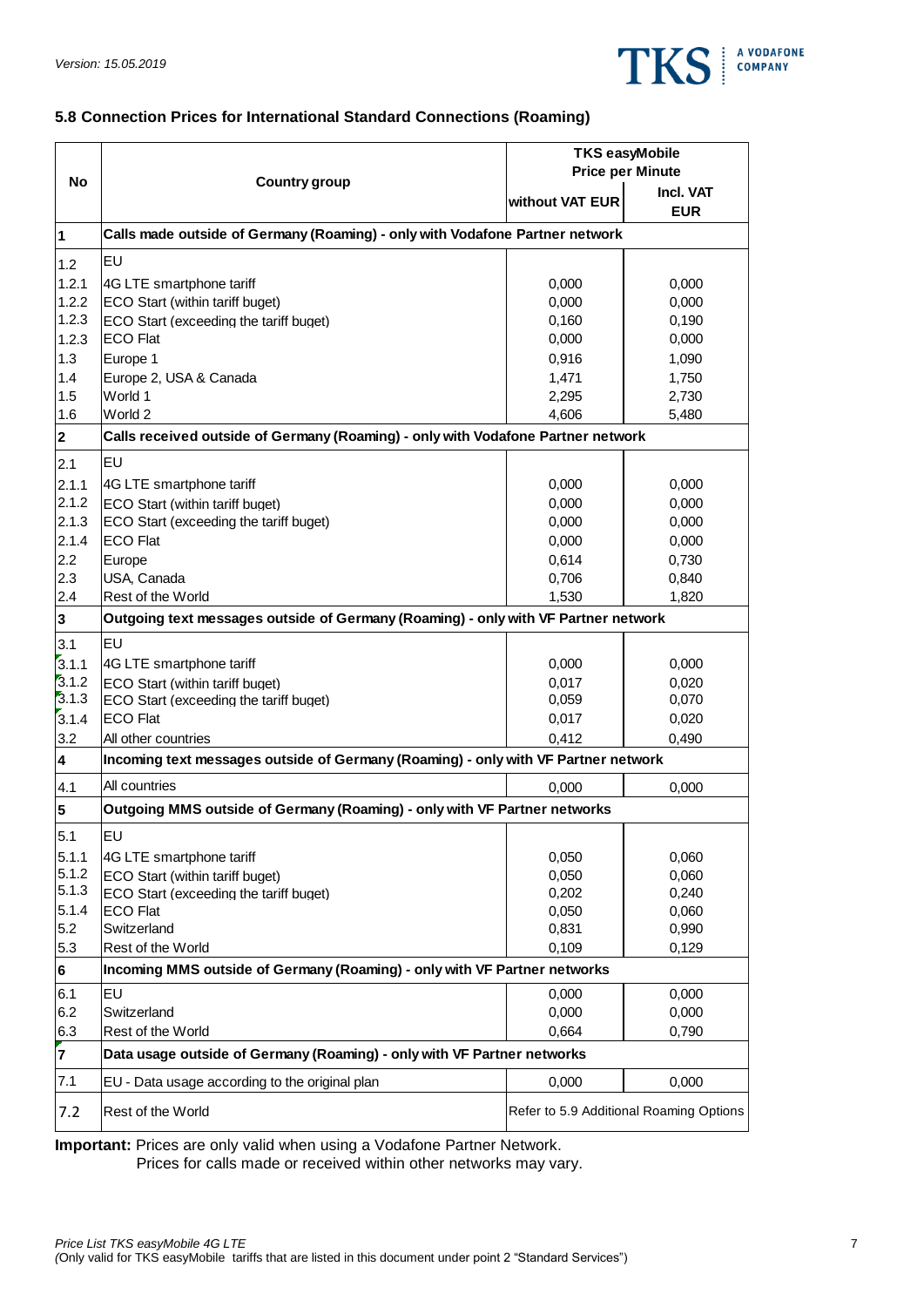

# **5.9 Additional Roaming Options**

|                |                                                                                                              |             | <b>Price</b> | <b>Activation Price</b> |            |
|----------------|--------------------------------------------------------------------------------------------------------------|-------------|--------------|-------------------------|------------|
| No.            | <b>Service</b>                                                                                               | without VAT | incl. VAT    | without VAT             | incl. VAT  |
|                |                                                                                                              | <b>EUR</b>  | <b>EUR</b>   | <b>EUR</b>              | <b>EUR</b> |
|                | <b>Additional Options - Roaming</b>                                                                          |             |              |                         |            |
| $\vert$ 1      | easyTravel Day EU****<br>(only available with TKS Eco Flat), daily                                           | 5,04        | 5,99         | 0.00                    | 0.00       |
| 2              | easyTravel Day Turkey, Switzerland, USA & Canada<br>(only available with TKS 4G & 4G LTE tariffs), daily     | 5,04        | 5,99         | 0,00                    | 0,00       |
| 3              | easyTravel Day Turkey, Switzerland, USA & Canada<br>(only available with TKS Eco Start), daily               | 8,40        | 9,99         | 0.00                    | 0,00       |
| $\overline{4}$ | easyTravel Week Turkey, Switzerland, USA &<br>Canada (only available with TKS 4G & 4G LTE<br>tariffs) weekly | 16,80       | 19,99        | 0,00                    | 0,00       |
| 5              | ReisePaket World Day****<br>(only available with TKS 4G tariffs), daily                                      | 6,71        | 7,99         | 0,00                    | 0,00       |
| 6              | ReisePaket World Week****<br>(only availbale with TKS 4G tarrifs), weekly                                    | 25,20       | 29,99        | 0,00                    | 0,00       |
| $\overline{7}$ | ReisePaket Plus EU****<br>(only available with TKS Eco Start)                                                | 2,51        | 2,99         | 0,00                    | 0,00       |
| 8              | ReisePaket Plus Turkey, Switzerland, USA &<br>Canada (only available with TKS Eco Start)                     | 5,04        | 5,99         | 0,00                    | 0,00       |

\*\*\*\* only available in listed countries. These options have to be requested in the respective country per SMS by the customer.

#### **easyTravel EU country list**

Andorra, Austria, Belgium, Bulgaria, Croatia, Cyprus (not including North Cyprus), Czech Republic, Denmark, Estonia, Faroe<br>Islands, Finland, France (not including Monaco), French Guiana, French West Indies, Gibraltar, Grea Islands, Finland, France (not including Monaco), French Guiana, French West Indies, Gibraltar, Great Britain, Greece, Guadeloupe, Guernsey (GB), Hungary, Iceland, Ireland, Isle of Man (GB), Italy, Jersey, La Reunion, Latvi Guadeloupe, Guernsey (GB), Hungary, Iceland, Ireland, Isle of Man (GB), Italy, Jersey, La Reunion, Latvia, Liechtenstein,

#### **Reisepaket World country list**

Afghanistan, Albania, Algeria, Antigua and Barbuda, Argentina, Armenia, Aruba, Australia, Azerbaijan, Bahrain, Bangladesh, Barbados, Belarus, Bermuda, Brazil, British Virgin Islands, Bosnia and Herzegovina, Brunei Darusslam, Cambodia, Cayman<br>Island, Chile, China, Colombia, Costa Rica, Curacao (Netherlands Antilles), Democratic Republic of the Island, Chile, China, Colombia, Costa Rica, Curacao (Netherlands Antilles), Democratic Republic of the Congo, Dominican Republic, Ecuador, Egypt, EL Salvador, Fiji, Georgia, Ghana, Guatemala, Guyana, Honduras, Hong Kong, India, Indonesia, Iran Island, Chile, China, Colombia, Costa Rica, Curacao (Netherlands Antilles), Democratic Republic of the Congo, Dominican<br>Republic, Ecuador, Egypt, EL Salvador, Fiji, Georgia, Ghana, Guatemala, Guyana, Honduras, Hong Kong, I Republic, Ecuador, Egypt, EL Salvador, Fiji, Georgia, Ghana, Guatemala, Guyana, Honduras, Hong Kong, India, Indonesia, Irar<br>(Islamic Republic of), Iraq, Israel, Jamaica, Japan, Jordan, Kazakhstan, Kenya, Kosovo, Kuw ait, K Saint Lucia, Saint Vincent, Saudi Arabia, Serbia, Singapore, South Africa, South Korea, Sri Lanka, Surinam, Tajikistan, Tanzania, Macedonia, Malaysia, Mexico, Mongolia, Montenegro, Morocco, Moldova, Mozambique, Myanmar, New Zealand, Niger, Nigeria,<br>Nicaragua, Qatar, Oman, Pakistan, Palestinian Territory, Panama, Paraguay, Peru, Philippines, Puerto Ri

#### **ReisePaket Plus EU country list**

Andorra, Austria, Belgium, Bulgaria, Croatia, Cyprus (not including North Cyprus), Czech Republic, Denmark, Estonia, Faroe<br>Islands, Finland, France (not including Monaco), French Guiana, Gibraltar, Great Britain, Greece, G Islands, Finland, France (not including Monaco), French Guiana, Gibraltar, Great Britain, Greece, Guadeloupe, Guernsey (GB), Hungary, Iceland, Ireland, Isle of Man (GB), Italy, Jersey, Latvia, Liechtenstein, Lithuania, Luxembourg, Malta, Martinique,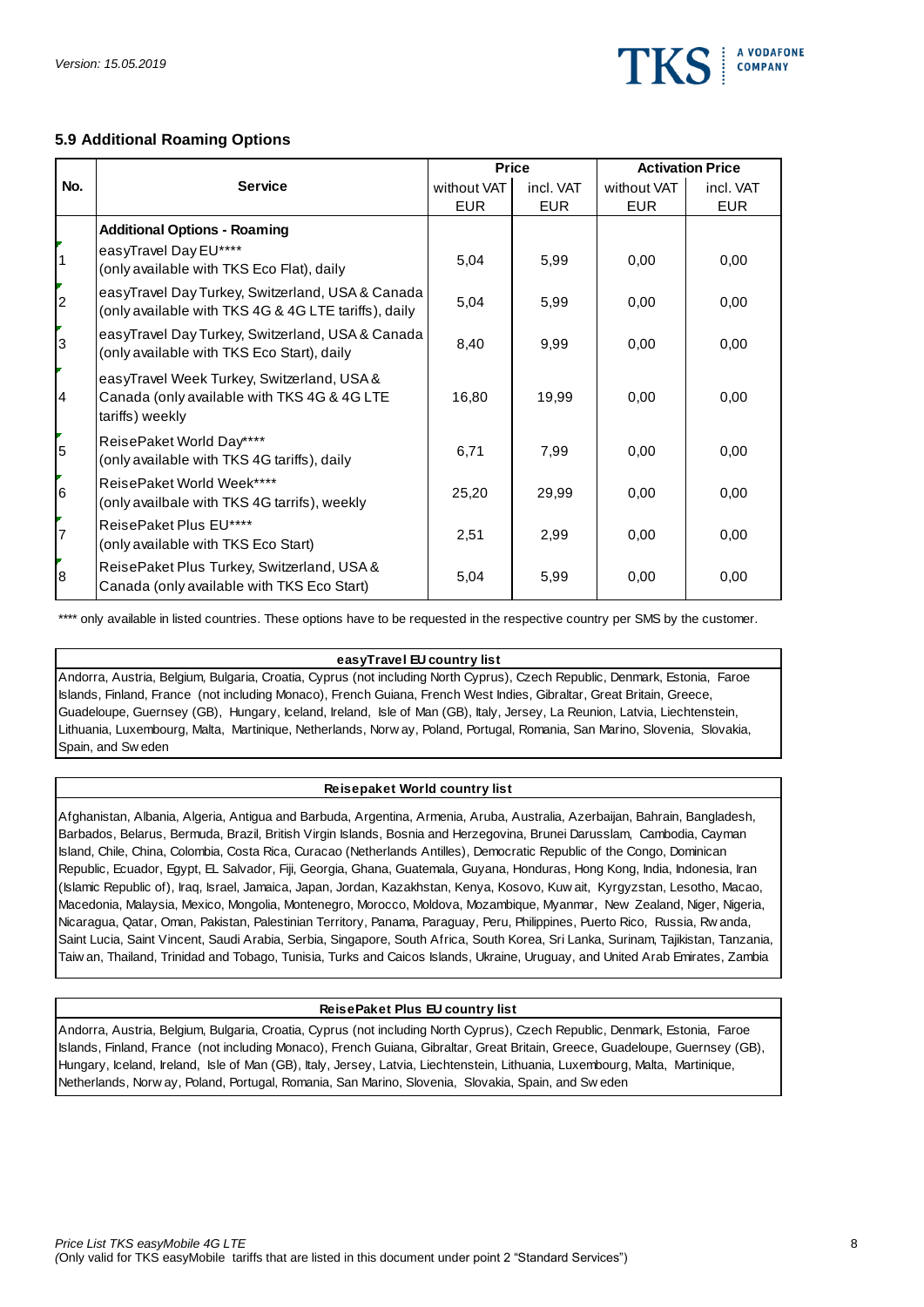

# **5.10 Country Overview**

| No                      | <b>Country</b>                                  | Zone for<br><b>International calls</b> | Country group for<br>outgoing calls<br>(Roaming) | Country group for<br>incoming calls<br>(Roaming) | Zone for<br>data usage<br>(Roaming) |
|-------------------------|-------------------------------------------------|----------------------------------------|--------------------------------------------------|--------------------------------------------------|-------------------------------------|
| 1                       | Afghanistan                                     | Rest of the World                      | World 1                                          | Rest of the World                                | 3                                   |
| $\overline{\mathbf{c}}$ | Albania                                         | Zone 2 (Europe)                        | Europe 2, USA & Canada                           | Europe                                           | $\overline{c}$                      |
| 3                       | Algeria                                         | Zone 2 (Europe)                        | World 1                                          | Europe                                           | 3                                   |
| 4                       | Andorra                                         | Zone 2 (Europe)                        | Europe 1                                         | Europe                                           |                                     |
| 5                       | Angola                                          | Rest of the World                      | World 1                                          | Rest of the World                                | 3                                   |
| 6                       | Antigua & Barbuda                               | Rest of the World                      | World 2                                          | Rest of the World                                | 4                                   |
| 7                       | Argentina                                       | Rest of the World                      | World 1                                          | Rest of the World                                | 3                                   |
| 8                       | Armenia                                         | Rest of the World                      | World 1                                          | Rest of the World                                | 3                                   |
| 9                       | Aruba                                           | Rest of the World                      | World 1                                          | Rest of the World                                |                                     |
| 10                      | Australia                                       | Rest of the World                      | World 1                                          | Rest of the World                                | 3                                   |
| 11                      | Austria                                         | Zone 1 (EU)                            | EU                                               | EU                                               | EU                                  |
| 12                      | Autonomous Palestinian                          | Zone 2 (Europe)                        | World 1                                          | Europe                                           | 3                                   |
| 13                      | Azerbaijan                                      | Rest of the World                      | World 2                                          | Rest of the World                                | 4                                   |
| 14                      | <b>Bahamas</b>                                  | Rest of the World                      | World 2                                          | Rest of the World                                | 3                                   |
| 15                      | <b>Bahrain</b>                                  | Rest of the World                      | World 1                                          | Rest of the World                                | 3                                   |
| 16                      | Bangladesh                                      | Rest of the World                      | World 2                                          | Rest of the World                                | $\overline{\mathbf{4}}$             |
| 17                      | <b>Barbados</b>                                 | Rest of the World                      | World 1                                          | Rest of the World                                | 3                                   |
| 18                      | <b>Belarus</b>                                  | Zone 2 (Europe)                        | World 1                                          | Europe                                           | 3                                   |
| 19                      | Belgium                                         | Zone 1 (EU)                            | EU                                               | EU                                               | EU                                  |
| 20                      | <b>Belize</b>                                   | Rest of the World                      | World 2                                          | Rest of the World                                |                                     |
| 21                      | Benin                                           | Rest of the World                      | World 2                                          | Rest of the World                                | 4                                   |
| 22                      | Bermuda                                         | Rest of the World                      | World 1                                          | Rest of the World                                | 3                                   |
| 23                      | <b>Bhutan</b>                                   | Rest of the World                      | World 2                                          | Rest of the World                                | $\blacksquare$                      |
| 24                      | <b>Bolivia</b>                                  | Rest of the World                      | World 1                                          | Rest of the World                                | 3                                   |
| 25                      | Bosnia and Herzegovina                          | Zone 2 (Europe)                        | Europe 2, USA & Canada                           | Europe                                           | $\overline{c}$                      |
| 27                      | <b>Botswana</b>                                 | Rest of the World                      | World 1                                          | Rest of the World                                |                                     |
| 28                      | <b>Brazil</b>                                   | Rest of the World                      | World 1                                          | Rest of the World                                | 3                                   |
| 29                      | <b>British Virgin Islands</b>                   | Rest of the World                      | World 1                                          | Rest of the World                                |                                     |
| 30                      | <b>Brunei</b>                                   | Rest of the World                      | World 1                                          | Rest of the World                                | 3                                   |
| 32                      | <b>Bulgaria</b>                                 | Zone 1 (EU)                            | EU                                               | EU                                               | EU                                  |
| 33                      | <b>Burkina Faso</b>                             | Rest of the World                      | World 1                                          | Rest of the World                                | 3                                   |
| 34                      | <b>Burundi</b>                                  | Rest of the World                      | World 1                                          | Rest of the World                                |                                     |
| 35                      | Cambodia                                        | Rest of the World                      | World 2                                          | Rest of the World                                | 4                                   |
| 36                      | Cameroon                                        | Rest of the World                      | World 1                                          | Rest of the World                                | 3                                   |
| 37                      | Canada                                          | USA/Canada                             | Europe 2, USA & Canada                           | USA/Canada                                       | $\overline{c}$                      |
| 38                      | Cape Verde Islands                              | Rest of the World                      | World 2                                          | Rest of the World                                | 3                                   |
| 40                      | Cayman Island                                   | Rest of the World                      | World 1                                          | Rest of the World                                | 3                                   |
| 41                      | Chad                                            | Rest of the World                      | World 2                                          | Rest of the World                                | $\overline{\mathbf{4}}$             |
| 42                      | Chile                                           | Rest of the World                      | World 1                                          | Rest of the World                                | 3                                   |
| 43                      | China                                           | Rest of the World                      | World 1                                          | Rest of the World                                | 3                                   |
| 44                      | Colombia                                        | Rest of the World                      | World 1                                          | Rest of the World                                | 3                                   |
| 45                      | Dem Republic of Congo                           | Rest of the World                      | World 1                                          | Rest of the World                                | 3                                   |
| 46                      | Costa Rica                                      | Rest of the World                      | World 1                                          | Rest of the World                                | 3                                   |
| 48                      | Croatia                                         | Zone 1 (EU)                            | EU                                               | EU                                               | EU                                  |
| 49                      | Cuba                                            | Rest of the World                      | World 2                                          | Rest of the World                                | 4                                   |
| 50                      | Curacao                                         | Rest of the World                      | World 1                                          | Rest of the World                                |                                     |
| 51                      | <b>Netherland Antilles</b>                      | Rest oft he World                      | World 1                                          | Rest of the World                                | 3                                   |
| 52                      | Cyprus (excl. Turkish<br>Republic North Cyprus) | Zone 1 (EU)                            | EU                                               | EU                                               | EU                                  |
| 53                      | Czech Republic                                  | Zone 1 (EU)                            | EU                                               | EU                                               | EU                                  |
| 54                      | Denmark                                         | Zone 1 (EU)                            | EU                                               | EU                                               | EU                                  |
| 56                      | Djibouti                                        | Rest of the World                      | World 1                                          | Rest of the World                                | $\overline{\phantom{a}}$            |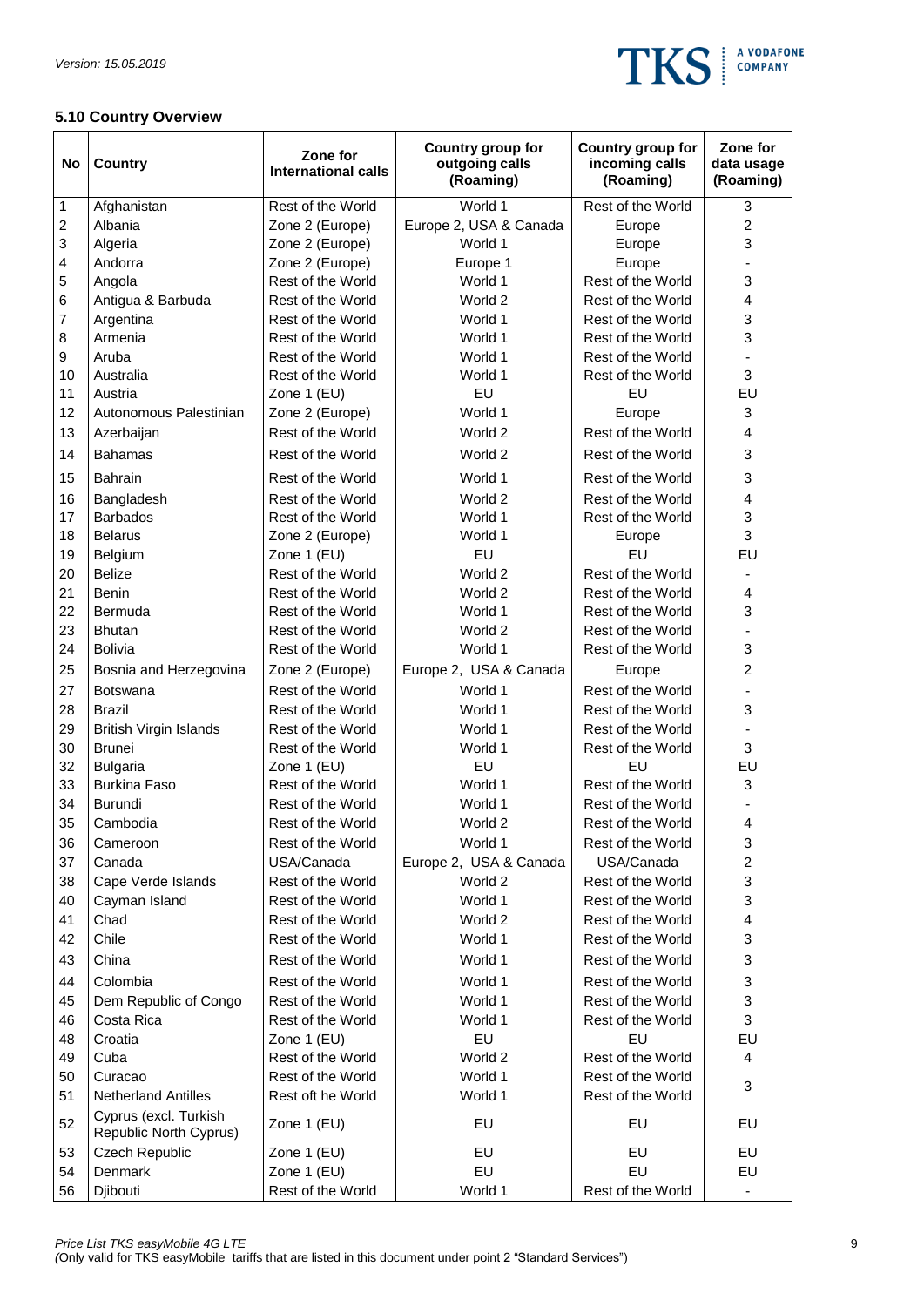

| No         | Country                   | Zone for<br><b>International calls</b> | Country group for<br>outgoing calls<br>(Roaming) | Country group for<br>incoming calls<br>(Roaming) | Zone for<br>data usage<br>(Roaming) |
|------------|---------------------------|----------------------------------------|--------------------------------------------------|--------------------------------------------------|-------------------------------------|
| 57         | Dominican Republic        | Rest of the World                      | World 1                                          | Rest of the World                                | 3                                   |
| 58         | <b>East Timor</b>         | Rest of the World                      | World 1                                          | Rest of the World                                |                                     |
| 59         | Ecuador                   | Rest of the World                      | World 1                                          | Rest of the World                                | 3                                   |
| 60         | Egypt                     | Zone 2 (Europe)                        | World 1                                          | Europe                                           | 3                                   |
| 61         | El Salvador               | Rest of the World                      | World 1                                          | Rest of the World                                |                                     |
| 63         | <b>Equatorial Guinea</b>  | Rest of the World                      | World 2                                          | Rest of the World                                | $\overline{\mathbf{4}}$             |
| 64         | Estonia                   | Zone 1 (EU)                            | EU                                               | EU                                               | EU                                  |
| 65         | Ethiopia                  | Rest of the World                      | World 1                                          | Rest of the World                                |                                     |
| 66         | Faroe Islands             | Zone 2 (Europe)                        | Europe 1                                         | Europe                                           | 1                                   |
| 67         | Fiji                      | Rest of the World                      | World 1                                          | Rest of the World                                | 3                                   |
| 68         | Finland                   | Zone 1 (EU)                            | EU                                               | EU                                               | EU                                  |
| 69         | France                    | Zone 1 (EU)                            | EU                                               | EU                                               | EU                                  |
| 71         | French Guiana             | Rest of the World                      | EU                                               | EU                                               | EU                                  |
| 72         | French Polynesia          | Rest of the World                      | World 2                                          | Rest of the World                                | $\overline{4}$                      |
| 73         | <b>French West Indies</b> | Zone 2 (Europe)                        | EU                                               | EU                                               | EU                                  |
| 74         | Gabon                     | Rest of the World                      | World 1                                          | Rest of the World                                | 3                                   |
| 75         | Gambia                    | Rest of the World                      | World 1                                          | Rest of the World                                |                                     |
| 76         | Georgia                   | Rest of the World                      | World 1                                          | Rest of the World                                | 3                                   |
| 77         | Ghana                     | Rest of the World                      | World 1                                          | Rest of the World                                | 3                                   |
| 79         | Gibraltar                 | Zone 2 (Europe)                        | EU                                               | EU                                               | EU                                  |
| 80         | <b>Great Britain</b>      | Zone 1 (EU)                            | EU                                               | EU                                               | EU                                  |
| 81         | Greece                    | Zone 1 (EU)                            | EU                                               | EU                                               | EU                                  |
| 82         | Greenland                 | Zone 2 (Europe)                        | Europe 1                                         | Rest of the World                                |                                     |
| 83         | Guadeloupe                | Rest of the World                      | EU                                               | EU                                               | EU                                  |
| 84         | Guam                      | Rest of the World                      | World 1                                          | Rest of the World                                | 3                                   |
| 85         | Guatemala                 | Rest of the World                      | World 1                                          | Rest of the World                                | 3                                   |
| 87         | Guernsey (GB)             | Zone 2 (Europe)                        | Europe 1                                         | Europe                                           | 1                                   |
| 88         | Guinea                    | Rest of the World                      | World 1                                          | Rest of the World                                |                                     |
| 89         | Guyana                    | Rest of the World                      | World 1                                          | Rest of the World                                | 3                                   |
| 90         | Honduras                  | Rest of the World                      | World 1                                          | Rest of the World                                | 3                                   |
| 91         | Hongkong                  | Rest of the World                      | World 1                                          | Rest of the World                                | 3                                   |
| 92         | Hungary                   | Zone 1 (EU)                            | EU                                               | EU                                               | EU                                  |
| 94         | Iceland                   | Zone 1 (EU)                            | EU                                               | EU                                               | EU                                  |
| 95         | India                     | Rest of the World                      | World 1                                          | Rest of the World                                | 3                                   |
| 96         | Indonesia                 | Rest of the World                      | World 2                                          | Rest of the World                                | 4                                   |
| 97         | Iran                      | Rest of the World                      | World 1                                          | Rest of the World                                | 3                                   |
| 98         | Iraq                      | Rest of the World                      | World 1                                          | Rest of the World                                | 3                                   |
| 99         | Ireland                   | Zone 1 (EU)                            | EU                                               | EU                                               | EU                                  |
| 100        | Isle of Man (GB)          | Zone 2 (Europe)                        | Europe 1                                         | Europe                                           | 1                                   |
| 102        | Israel                    | Zone 2 (Europe)                        | World 1<br>EU                                    | Europe<br>EU                                     | 3                                   |
| 103        | Italy                     | Zone 1 (EU)                            |                                                  |                                                  | EU                                  |
| 104        | Ivory Coast<br>Jamaica    | Rest of the World                      | World 1                                          | Rest of the World                                | 3                                   |
| 105        |                           | Rest of the World<br>Rest of the World | World 1                                          | Rest of the World                                | 3                                   |
| 106<br>107 | Japan                     |                                        | World 1                                          | Rest of the World                                | 3<br>$\mathbf{1}$                   |
| 109        | Jersey (GB)<br>Jordan     | Zone 2 (Europe)<br>Zone 2 (Europe)     | Europe 1<br>World 1                              | Europe<br>Europe                                 | 3                                   |
| 110        | Kazakhstan                | Rest of the World                      | World 1                                          | Rest of the World                                | 3                                   |
| 111        | Kenya                     | Rest of the World                      | World 2                                          | Rest of the World                                | 4                                   |
| 112        | Kosovo                    | Zone 2 (Europe)                        | Europe 2, USA & Canada                           | Europe                                           | $\overline{c}$                      |
| 113        | Kuwait                    | Rest of the World                      | World 1                                          | Rest of the World                                | 3                                   |
| 114        | Kyrgyzstan                | Rest of the World                      | World 1                                          | Rest of the World                                | 3                                   |
| 115        | La Reunion                | Rest of the World                      | EU                                               | EU                                               | EU                                  |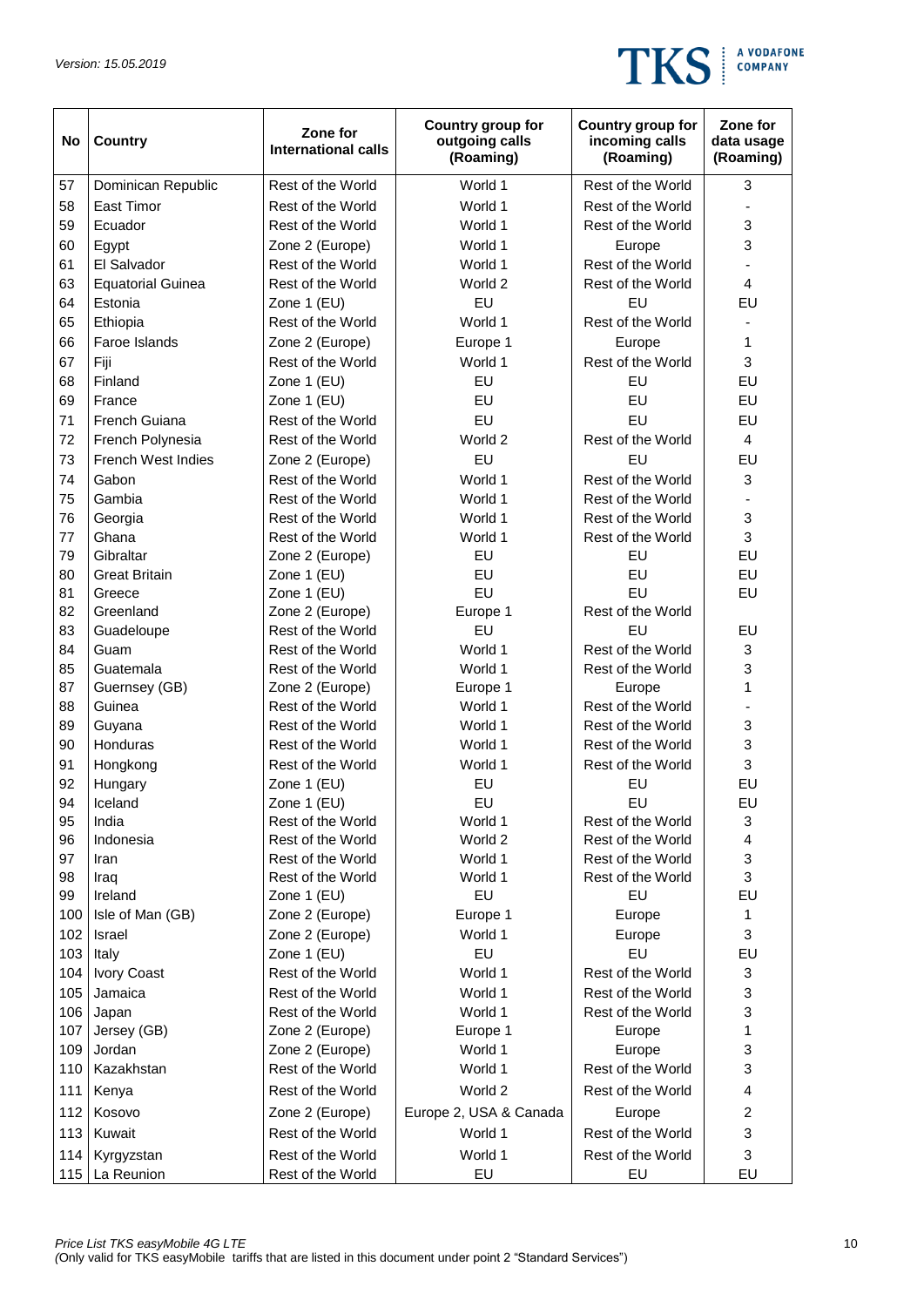

| No         | <b>Country</b>              | Zone for<br><b>International calls</b> | Country group for<br>outgoing calls<br>(Roaming) | Country group for<br>incoming calls<br>(Roaming) | Zone for<br>data usage<br>(Roaming) |
|------------|-----------------------------|----------------------------------------|--------------------------------------------------|--------------------------------------------------|-------------------------------------|
| 117        | Laos                        | Rest of the World                      | World 1                                          | Rest of the World                                | $\blacksquare$                      |
| 118        | Latvia                      | Zone 1 (EU)                            | EU                                               | EU                                               | EU                                  |
| 119        | Lebanon                     | Zone 2 (Europe)                        | World 1                                          | Europe                                           |                                     |
| 120        | Lesotho                     | Rest of the World                      | World 1                                          | Rest of the World                                | 3                                   |
| 121        | Liberia                     | Rest of the World                      | World 1                                          | Rest of the World                                | 3                                   |
| 122        | Libya                       | Zone 2 (Europe)                        | World 1                                          | Europe                                           | $\mathsf 3$                         |
| 123        | Liechtenstein               | Zone 1 (EU)                            | EU                                               | EU                                               | EU                                  |
| 125        | Lithuania                   | Zone 1 (EU)                            | EU                                               | EU                                               | EU                                  |
| 126        | Luxembourg                  | Zone 1 (EU)                            | EU                                               | EU                                               | EU                                  |
| 127        | Macau                       | Rest of the World                      | World 1                                          | Rest of the World                                | 3                                   |
| 128        | Macedonia                   | Zone 2 (Europe)                        | Europe 2, USA & Canada                           | Europe                                           | $\overline{c}$                      |
| 129        | Madagascar                  | Rest of the World                      | World 1                                          | Rest of the World                                | 3                                   |
| 130        | Malawi                      | Rest of the World                      | World 1                                          | Rest of the World                                | 3                                   |
| 132        | Malaysia                    | Rest of the World                      | World 1                                          | Rest of the World                                | 3                                   |
| 133        | Mali                        | Rest of the World                      | World 1                                          | Rest of the World                                | 3                                   |
| 134        | Malta                       | Zone 1 (EU)                            | EU                                               | EU                                               | EU                                  |
| 135        | <b>Maritime Services</b>    | Rest of the World                      | World 2                                          | Rest of the World                                | $\overline{4}$                      |
| 136        | Martinique                  | Rest of the World                      | EU                                               | EU                                               | EU                                  |
| 137        | Mauritania                  | Rest of the World                      | World 1                                          | Rest of the World                                |                                     |
| 138        | <b>Mauritius</b>            | Rest of the World                      | World 2                                          | Rest of the World                                | 4                                   |
| 140        | Mexico                      | Rest of the World                      | World 2                                          | Rest of the World                                | 4                                   |
| 141        | Moldova                     | Zone 2 (Europe)                        | Europe 2, USA & Canada                           | Europe                                           | 2                                   |
| 142        | Monaco                      | Rest of the World                      |                                                  |                                                  | 1                                   |
| 143        | Mongolia                    | Rest of the World                      | Europe 1<br>World 2                              | Europe<br>Rest of the World                      | 4                                   |
| 144        | Montenegro                  | Zone 2 (Europe)                        | World 2                                          | Europe                                           | 4                                   |
| 145        | Morocco                     | Zone 2 (Europe)                        | World 1                                          | Europe                                           | 3                                   |
| 146        | Mozambique                  | Rest of the World                      | World 2                                          | Rest of the World                                | 4                                   |
| 148        | Myanmar                     | Rest of the World                      | World 1                                          | Rest of the World                                | 3                                   |
| 149        | Namibia                     | Rest of the World                      | World 1                                          | Rest of the World                                | 3                                   |
| 150        | Nepal                       | Rest of the World                      | World 1                                          | Rest of the World                                | 3                                   |
| 151        | Netherlands                 | Zone 1 (EU)                            | EU                                               | EU                                               | EU                                  |
| 152        | <b>Netherlands Antilles</b> | Rest of the World                      | World 1                                          | Rest of the World                                | $\qquad \qquad \blacksquare$        |
|            | 153 New Caledonia           | Rest of the World                      | World 1                                          | Rest of the World                                |                                     |
| 154        | New Zealand                 | Rest of the World                      | World 1                                          | Rest of the World                                | 3                                   |
|            |                             | Rest of the World                      |                                                  |                                                  |                                     |
| 156<br>157 | Nicaragua                   | Rest of the World                      | World 2<br>World 1                               | Rest of the World<br>Rest of the World           | 4<br>3                              |
| 158        | Niger<br>Nigeria            | Rest of the World                      | World 1                                          | Rest of the World                                | 3                                   |
| 159        | Norfolk Island              | Rest of the World                      | World 1                                          | Rest of the World                                |                                     |
| 160        | Norway                      | Zone 1 (EU)                            | EU                                               | EU                                               | EU                                  |
| 161        | Oman                        | Rest of the World                      | World 1                                          | Rest of the World                                | 3                                   |
| 163        | Pakistan                    | Rest of the World                      | World 1                                          | Rest of the World                                | 3                                   |
| 164        | Panama                      | Rest of the World                      | World 1                                          | Rest of the World                                | 3                                   |
| 165        | Papua New Guinea            | Rest of the World                      | World 1                                          | Rest of the World                                | 3                                   |
| 166        | Paraguay                    | Rest of the World                      | World 1                                          | Rest of the World                                | 3                                   |
| 167        | Peru                        | Rest of the World                      | World 1                                          | Rest of the World                                | $\mathsf 3$                         |
| 168        | Philippines                 | Rest of the World                      | World 2                                          | Rest of the World                                | $\overline{\mathbf{4}}$             |
| 169        | Poland                      | Zone 1 (EU)                            | EU                                               | EU                                               | EU                                  |
| 171        | Portugal                    | Zone 1 (EU)                            | EU                                               | EU                                               | EU                                  |
| 172        | Puerto Rico                 | Rest of the World                      | World 1                                          | Rest of the World                                | 3                                   |
| 173        | Qatar                       | Rest of the World                      | World 1                                          | Rest of the World                                | 3                                   |
| 174        | Republic of the Congo       | Rest of the World                      | World 2                                          | Rest of the World                                | 4                                   |
| 175        | Roaming in an Aircraft      | Rest of the World                      | World 2                                          | Rest of the World                                | $\overline{4}$                      |
| 176        | Romania                     | Zone 1 (EU)                            | EU                                               | EU                                               | EU                                  |